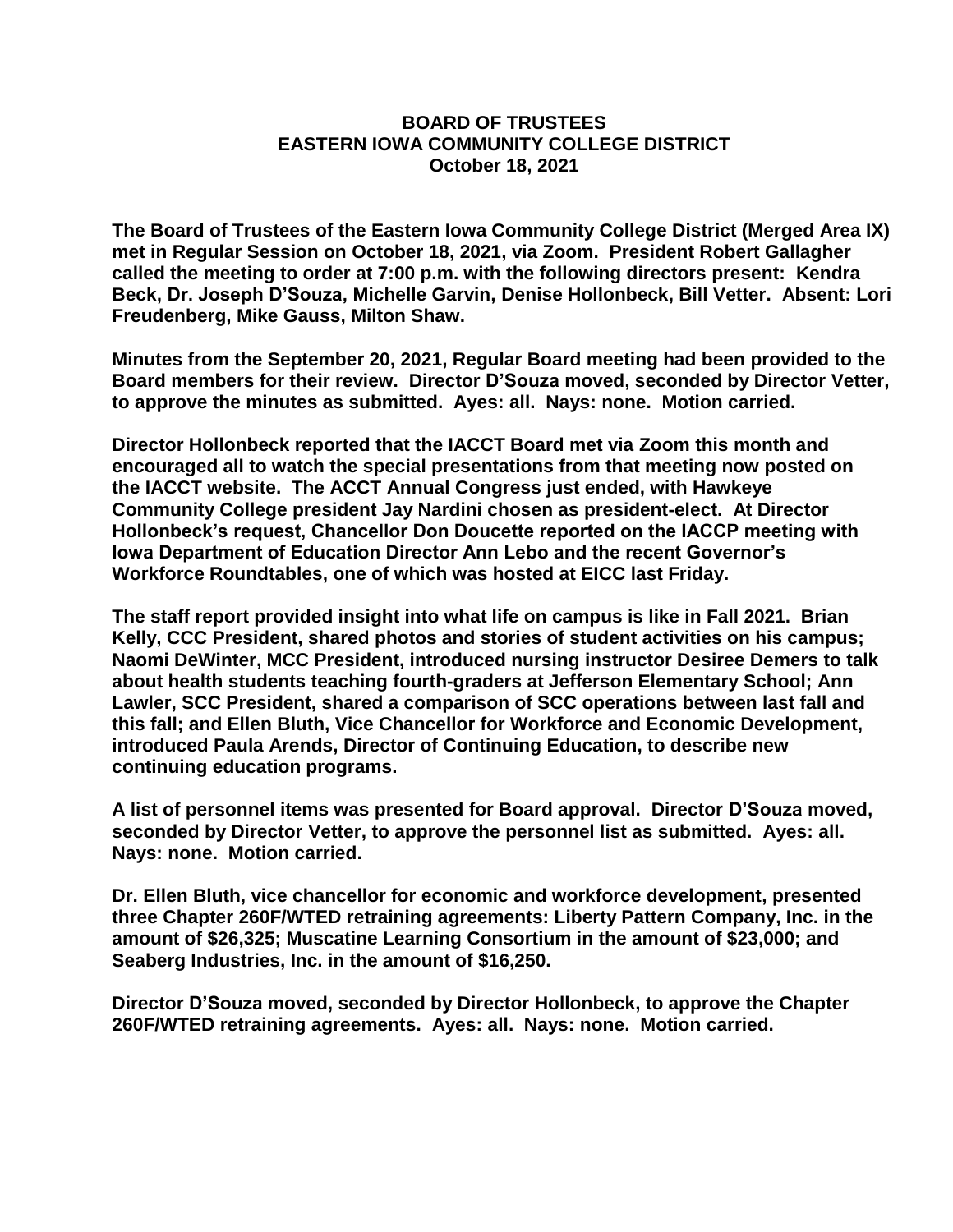**Board of Trustees October 18, 2021 – page 2**

**The Board was presented with a single source proposal from TRANE U.S. Inc. to replace three rooftop HVAC units at the Scott Community College Belmont campus. TRANE units and controls are the standard at all EICC locations.**

**Director Hollonbeck moved, seconded by Director Beck, to approve the contract with TRANE U.S. for the SCC rooftop units. Ayes: all. Nays: none. Motion carried.**

**The Board was asked to approve plans and specifications, authorize publication of notice to bidders and schedule a public hearing for 7:00 p.m. on November 15, 2021, via Zoom for the CCC and MCC CTE Buildings Bid Package #3.**

**Director Vetter moved, seconded by Director D'Souza, to approve the plans and specifications, authorize publication of notice to bidders, and schedule the public hearing as recommended. Ayes: all. Nays: none. Motion carried.**

**The City of Clinton has requested easements and purchase of a small strip of land at the Clinton Community College Technology Center for their project to expand Manufacturing Drive. The Board was asked to approve a temporary easement for grading work and a permanent sewer easement.**

**Director D'Souza moved, seconded by Director Hollonbeck, to approve the temporary and permanent easement agreements. Ayes: all. Nays: none. Motion carried.**

**The Board was then asked to consider the sale of real estate to the City of Clinton, scheduling a public hearing on the matter for 7:00 p.m. on November 15, 2021, via Zoom.**

**Director Hollonbeck moved, seconded by Director Vetter, to schedule the public hearing as recommended. Ayes: all. Nays: none. Motion carried.**

**With Chancellor Doucette's announcement of his retirement effective July 1, 2022, the Board had requested and received proposals from executive search firms to conduct a national search for the next chancellor. After reviewing these proposals in a work session earlier in the evening, the Board determined to move forward with selecting a firm.**

**Director Vetter moved, seconded by Director D'Souza, to begin the process to retain ACCT to conduct a national search for the next EICC chancellor, subject to the satisfactory selection of a search consultant and negotiation of a contract. Ayes: all. Nays: none. Motion carried.**